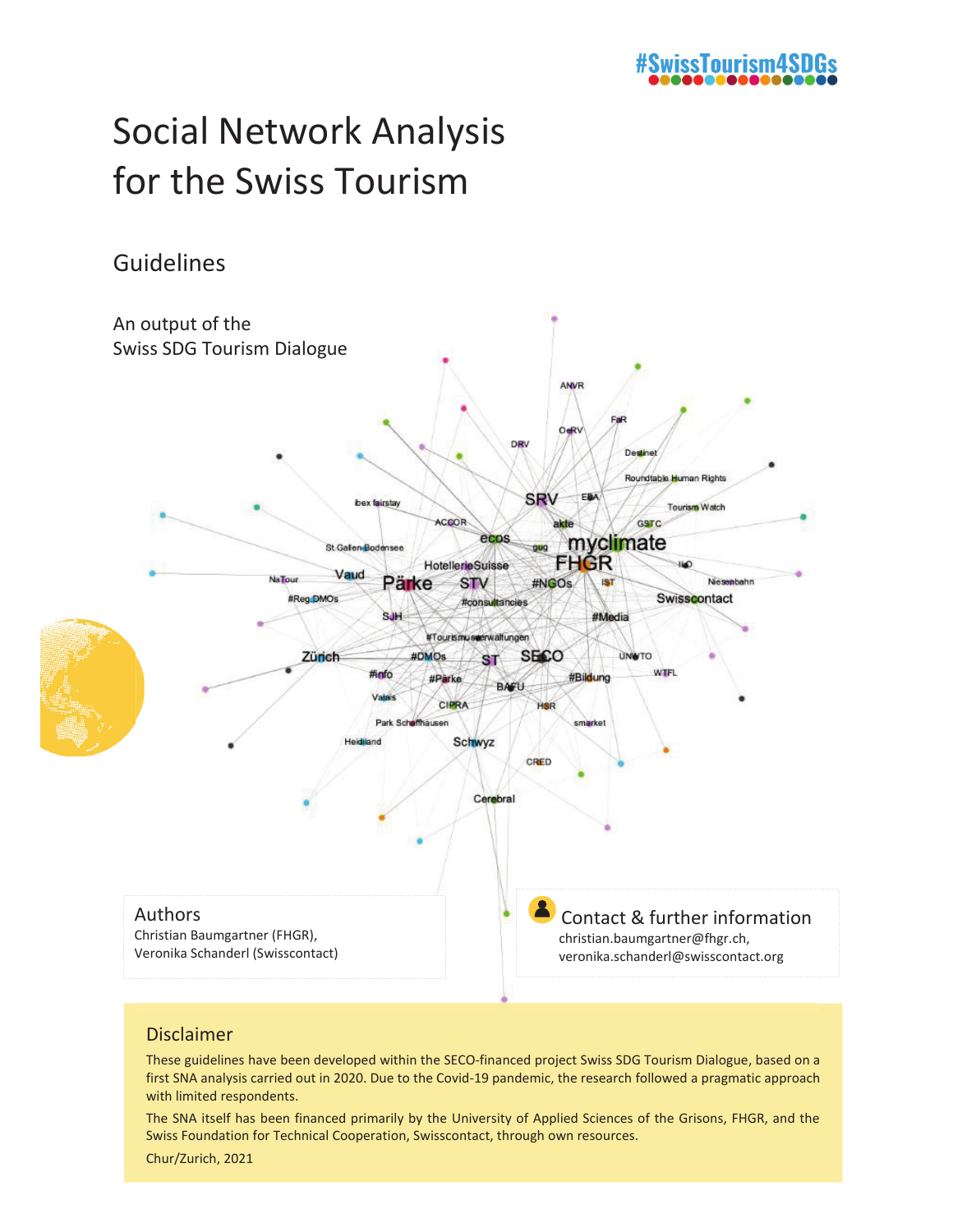#### **CONTEXT**

In the frame of the Swiss SDG Tourism Dialogue, a Social Network Analysis (SNA) was developed to visualize which stakeholders within the Swiss tourism system are interlinked with each other, and which information flows and means of interaction concerning sustainability in tourism exist among them.

The goal was to identify strength and weaknesses within the flow of information, to be able to

- further improve communication and collaboration between existing players,
- integrate stakeholders that are relatively isolated with little interaction with others,
- increase the general outreach of the tourism & SDG communication.

These guidelines present the learnings and aim at supporting the regular repetition of the SNA to show developments over time and to introduce measures targeted at improving information and communication.

#### **APPROACH**

Social networks are an essential basis for the creation and functioning of business relationships within industries and regions. They connect individual actors and create a basis of trust, which is the most important factor for building new relationships. Consequently, for the exchange of information and knowledge, many actors orientate themselves on already existing networks.

A Social Network Analysis (SNA) is a method used to capture and analyze different connections between specific players in a network. The SNA allows to identify

- Stakeholders and their degree and kind of interactions with each other,
	- So-called "gatekeeper" positions, pointing towards key players in positions that connect other stakeholders,
	- How active stakeholders are within the overall network, and
	- If interaction is mutual or one-sided.



G swisscontact

BACK-GROUND

How the Social Network Analysis can also help you to identify possible solutions to your tourism development challenges.

- Are you an organization in charge of the management of your destination? Or an initiative supporting tourism development in your region?
- Are you interested in identifying which of your partners and stakeholders are crucial for the success of your own work?
- Do you have a specific task or problem, and are unsure whom to collaborate and how?

FHGR and Swisscontact are at your services to accompany you on your tourism development path.

Request our services, and benefit from FHGR's academic yet practically oriented research, and from Swisscontact's global experiences and learnings in destination management:

tourism@swisscontact.org

#### **Swiss SDG Tourism-Dialogue**

Switzerland has been a driving force behind the 2030 Agenda and its 17 Sustainable Development Goals (SDGs).

Tourism contributes to the achievement of the SDGs in numerous ways. Within the context of this initiative, this specifically includes Swiss incoming tourism, Swiss outgoing tourism and the strengthening of tourism in developing and emerging countries via Swiss-funded and/or Swiss-implemented international development cooperation.

The Swiss SDG Tourism Dialogue is financed by the Swiss State Secretariat for Economic Affairs, SECO, and cofinanced by its consortium partners, FHGR (University of Applied Sciences of the Grisons), ecos, gutundgut, myclimate, SRV (Swiss travel association, STV (Swiss tourism federation) and the Swiss Parks Network, and its consortium leader, the Swiss Foundation for Technical Cooperation (Swisscontact).

In 2020 and 2021, the Swiss SDG Tourism Dialogue strives towards more sustainability in tourism through information, knowledge exchange and collaboration.

Key activities include:

• facilitation of events in events, and own events

 $\frac{\text{ccos}}{\text{d}t}$  restationship Gradiates (myclimate gutundgut  $\overline{\text{c}}$ V and  $\overline{\text{csc}}$  styles contact and  $\overline{\text{csc}}$ 

- sharing of information via LinkedIn
- x documentation on UNWTO's tourism4SDGs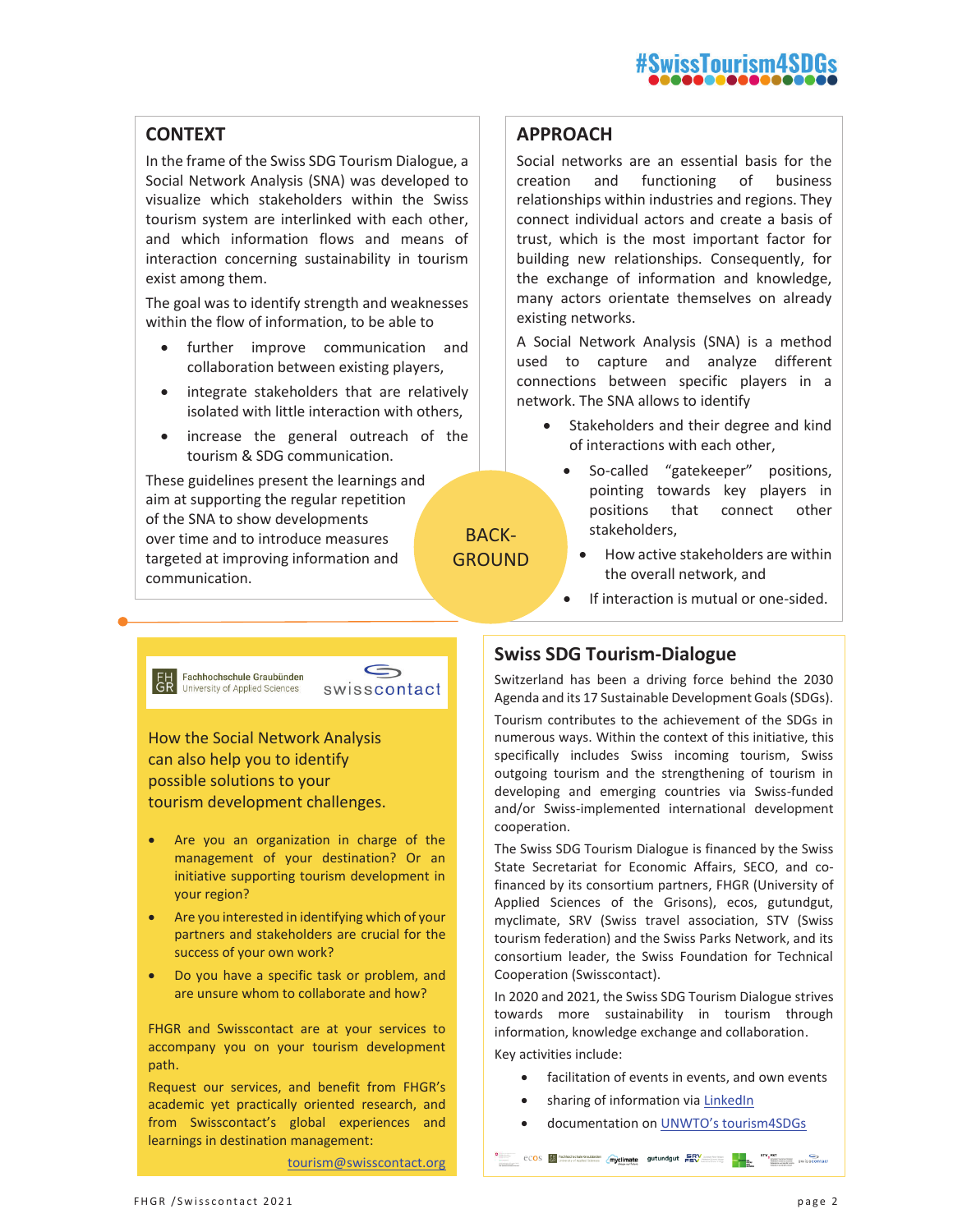#### **STEPS and ORGANISATION**

- 1. Define the detailed objective of the SNA:
- General Question: analysis of linkages is understood as analysis of information flows and collaborations, in principle and  $-$  in comparison with them – in relation to tourism and/or sustainability.
- Geographical scope and limits of the analysis (Switzerland-wide, including relevant references to actors and networks abroad, e.g., if necessary, exemplarily extended to a country in which SECO supports tourism development),
- Identification of representative actors and number of interview partners (as small as possible, as far as necessary).

3. Record linkages between individual actors, as well as between and within individual initiatives.

- Use existing analyses, databases, membership structures, common projects etc. to collect existing knowledge of functional linkages between entities.
- Additional data needed on existing initiatives and relationships between actors should be collected through targeted interviews.

2. Define more specific Research Questions: Supporting the overall objective to analyze the flow of information and collaboration between different actors within the Swiss tourism industry, research could, e.g., focus the SNA on the following research questions:

- Which tourism actors are already exchanging and networking with each other in terms of sustainable tourism development, to what extent and on which SDGs?
- Where does the network show room for improvements in communication, based on possible gaps in links between different actors and/or actor categories?

4. Visualisation: The SNA follows the graph theory approach, e.g., the studying of networks, whereas a network is composed of stakeholders ("nodes") and the interactions between them ("edges").

The importance of any given stakeholder within the network is calculated automatically, based on numeric data input. For its analysis, so-called "centrality measures" quantify the capacity of a specific stakeholder to influence, or be influenced by, another stakeholder.

| Betweenness centrality and closeness centrality as key algorithms for this SNA |                      |                                |                   |                      |
|--------------------------------------------------------------------------------|----------------------|--------------------------------|-------------------|----------------------|
| Algorithm                                                                      | Focus of analysis    | Interpretation                 | Visualization     | Relevance            |
| <b>Betweenn</b>                                                                | How often a node     | <b>Measure of potential</b>    | Expressed as the  | Used to identify     |
| ess                                                                            | lies on the shortest | <b>influence:</b> Nodes with a | size of nodes     | stakeholders that    |
| centrality                                                                     | path between two     | high betweenness               | (size of the dots | have an important    |
|                                                                                | nodes.               | centrality lie on              | that stand for a  | function in          |
|                                                                                |                      | communication paths            | specific          | multiplying the flow |
|                                                                                |                      | and can influence              | stakeholder)      | of information and   |
|                                                                                |                      | information flows.             |                   | knowledge            |
|                                                                                |                      |                                |                   | (outreach).          |
| <b>Closeness</b>                                                               | Shortest paths       | <b>Measure of access</b>       | Expressed in the  | Used to identify     |
| centrality                                                                     | between all nodes.   | efficiency: An actor           | (more central)    | stakeholders with    |
|                                                                                | Assigns each node a  | with strong closeness          | position of the   | rapid                |
|                                                                                | score based on its   | centrality can spread          | nodes in the      | communication        |
|                                                                                | sum of shortest      | information quickly.           | networks.         | access (efficiency). |
|                                                                                | paths.               |                                |                   |                      |

IMPLEMEN-**TATION** 

*Source: Brandes et al., 2016; Betweenness Centrality, 2016; Golbeck, 2013; Social Network Analysis, 2020; altered.*